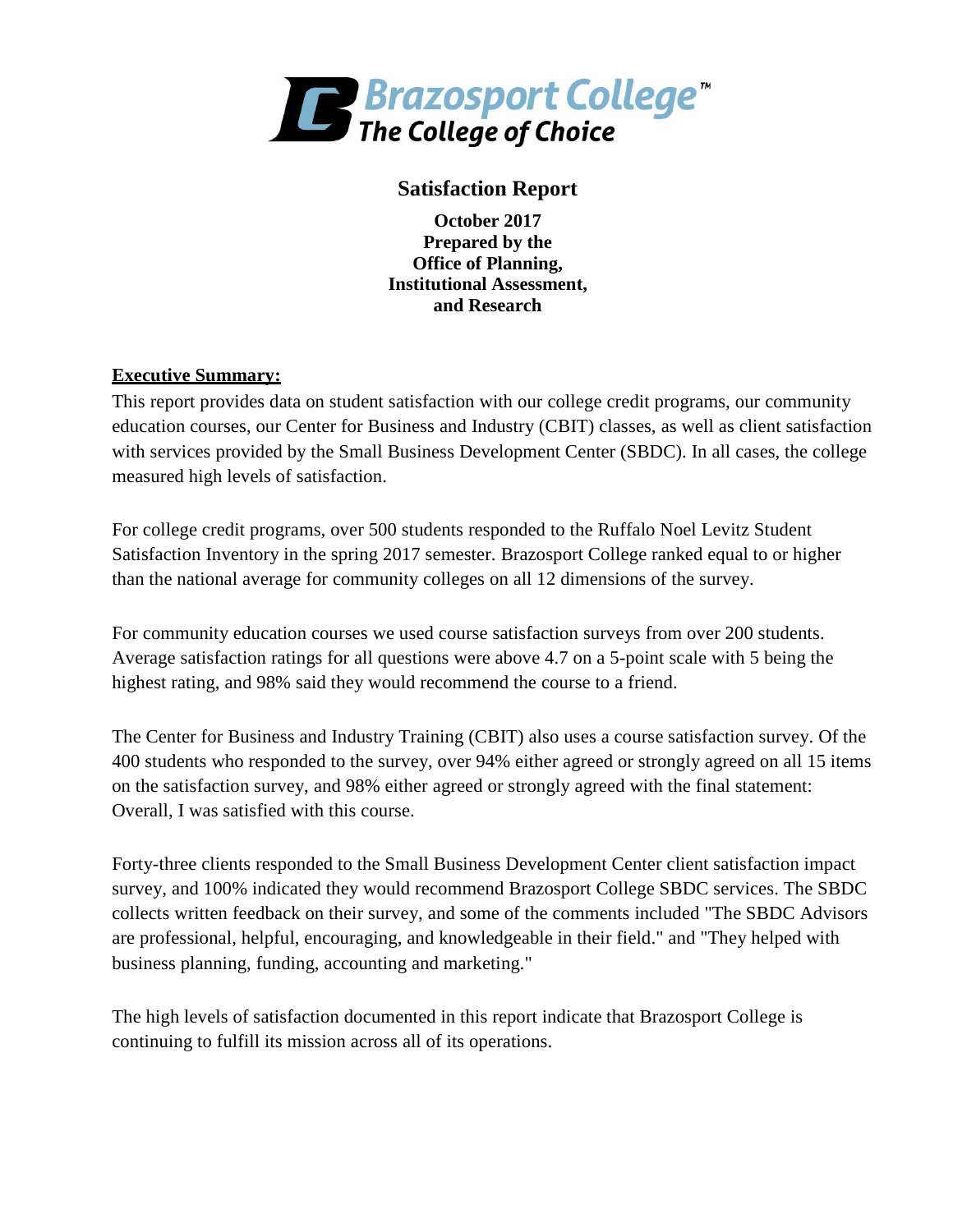# **Background**

Satisfaction data for the 2017 Board of Regents Report comes from the Ruffalo Noel Levitz Student Satisfaction Inventory (SSI) that was conducted during the spring 2017 semester. This survey was previously conducted and reported to the Board in 2008, 2010, 2013, and 2015.

The Ruffalo Noel Levitz SSI assesses the satisfaction and importance of a number of key items to students, including academic advising/counseling, registration effectiveness, instructional effectiveness, academic success, and safety and security. In 2017, the SSI included 185,252 student respondents from 217 two-year colleges. The local survey included 530 Brazosport College credit students (13% of the total credit enrollment for that semester). Comparison data to other community college respondents is also provided. This information is shared with the college community and several measures are included in annual department reviews. The complete report can be accessed at<http://www.brazosport.edu/pier/> on the Survey Results webpage.

## **SSI Satisfaction with Programs and Services**

The Ruffalo Noel Levitz SSI provides measures related to the satisfaction and importance of college services. Students rated 95 items on these two measures (**importance** and **satisfaction**), and a difference was calculated (importance – satisfaction = performance gap) to determine the extent to which Brazosport College is meeting student expectations. Survey items are based upon the following areas:

- Academic Advising and Counseling
- Academic Services
- Admissions and Financial Aid
- Campus Climate
- Campus Support Services
- Concern for the Individual
- Instructional Effectiveness
- Registration Effectiveness
- Responsiveness to Diverse Populations
- Safety and Security
- Service Excellence
- Student Centeredness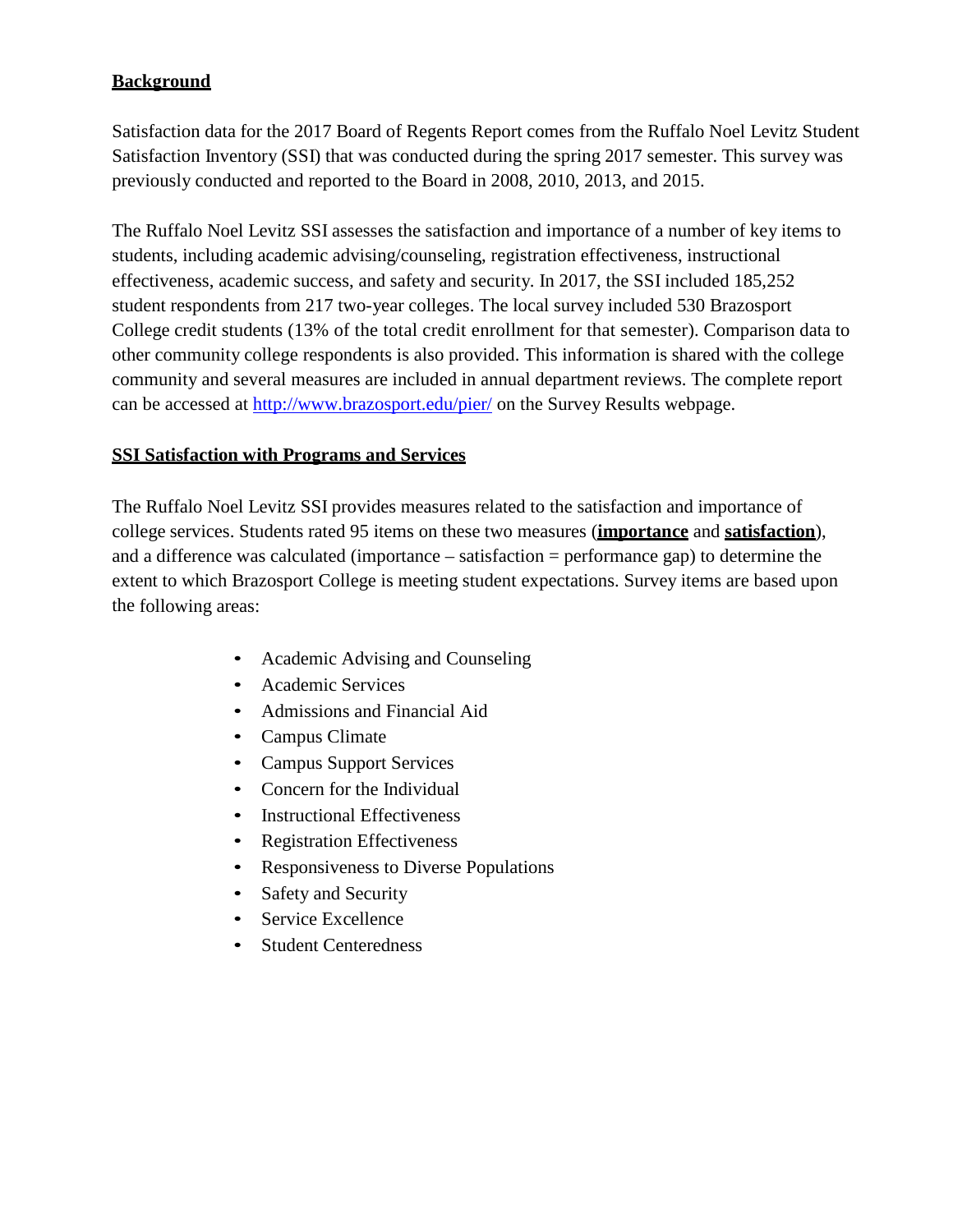Overall, students rated Brazosport College well compared to students who responded from all community colleges. In fact, Brazosport College student responses were more positive in all categories when compared to student responses from other community colleges in the survey. In general, students' level of satisfaction is rated on a 7-point scale where 1 is "Not satisfied at all," 4 is "Neutral," and 7 is "Very satisfied." Importance is also on a 7-point scale where 1 is "Not important at all," 4 is "Neutral," and 7 is "Very important." Some highlights from the survey are listed below including selected survey questions and their average ratings.

## Survey Highlights:

- Student responses to satisfaction items were, on average, higher on all of the survey areas in 2017 than the comparison group of community colleges.
- Students recognize the well-maintained Brazosport College campus by giving it the highest average satisfaction rating during the past two survey periods (2017 & 2015).
- Three additional highest rated satisfaction items were in the areas of *Academic Services*  ("There are a sufficient number of study areas on campus;"  $M = 6.02$ ); *Service Excellence* ("Bookstore staff are helpful;" *M* = 5.99); and *Safety and Security* ("The campus is safe and secure for all students;"  $M = 5.94$ ).
- Within the area of *Registration Effectiveness*, "Classes are scheduled at times that are convenient for me" continues to be the most important item rated by students in this category ( $M = 6.34$ ) and students were also satisfied with this item by giving it an average satisfaction rating of 5.78.
- Student responses to the 2017 survey were satisfied with their ability to experience intellectual growth at BC, the level of faculty knowledge in their fields, the clarity of the information provided about program requirements, and the fair and unbiased treatment faculty demonstrates towards students.
- An area that indicated opportunity for improvement was in the *Campus Support Services* category. The items "Personnel in the Veterans' Services program are helpful" and "This campus provides effective support services for displaced homemakers" received the lowest satisfaction ratings overall.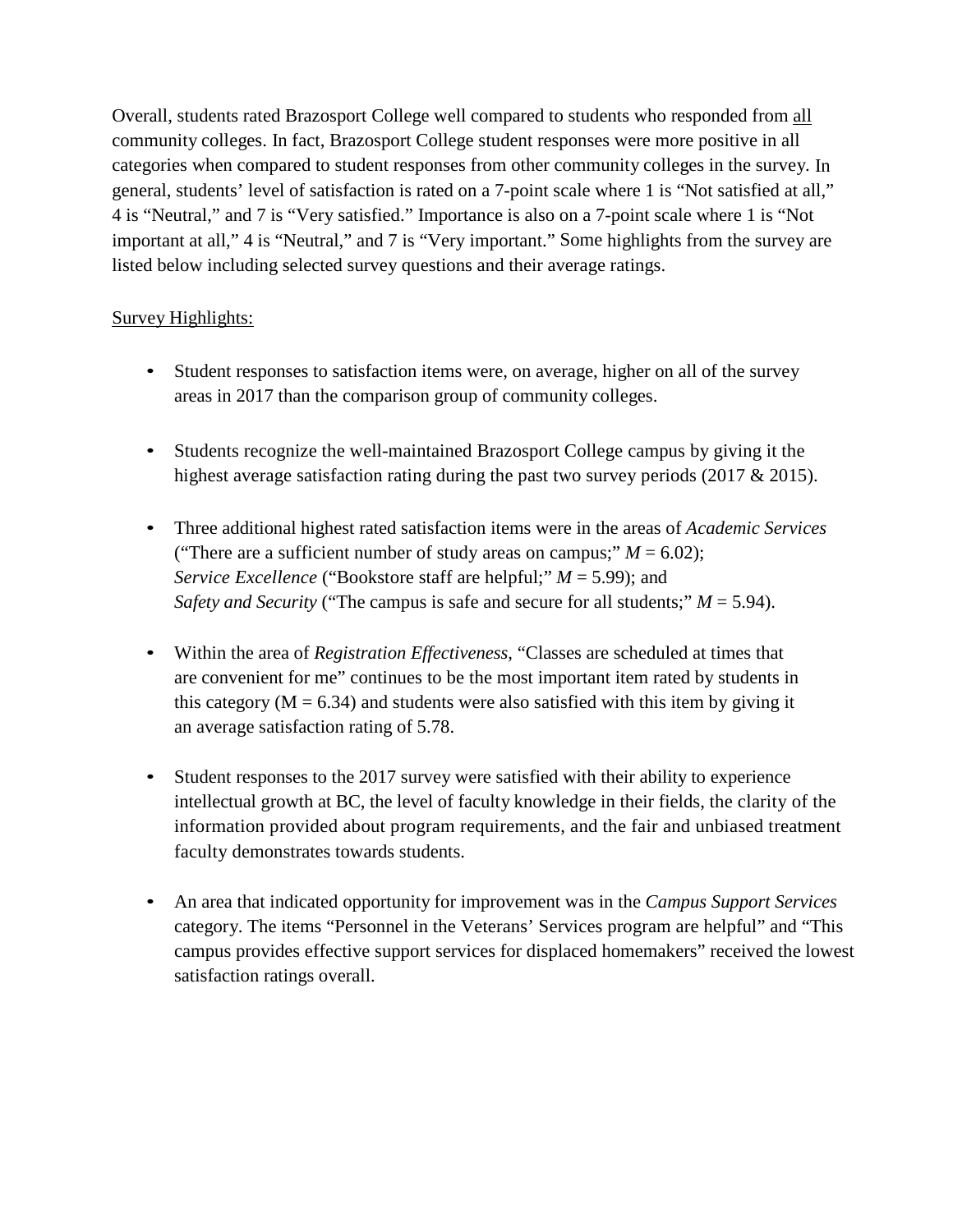|                                    | <b>BC</b>    | BC           | <b>BC</b>    | <b>Natl CC</b> |
|------------------------------------|--------------|--------------|--------------|----------------|
|                                    | 2015         | 2017         | 5 Year       | 2017           |
| <b>Survey Area</b>                 | <b>Means</b> | <b>Means</b> | <b>Trend</b> | <b>Means</b>   |
| <b>Academic Services</b>           | 5.78         | 5.83         |              | 5.70           |
| <b>Registration Effectiveness</b>  | 5.66         | 5.79         |              | 5.60           |
| <b>Instructional Effectiveness</b> | 5.66         | 5.79         |              | 5.58           |
| Service Excellence                 | 5.63         | 5.71         |              | 5.48           |
| <b>Student Centeredness</b>        | 5.66         | 5.71         |              | 5.56           |
| <b>Responsiveness to Diverse</b>   | 5.71         | 5.70         |              | 5.66           |
| Populations                        |              |              |              |                |
| Campus Climate                     | 5.63         | 5.68         |              | 5.50           |
| Safety and Security                | 5.52         | 5.61         |              | 5.34           |
| Concern for the Individual         | 5.55         | 5.57         |              | 5.43           |
| Academic Advising/Counseling       | 5.46         | 5.54         |              | 5.42           |
| Admissions and Financial Aid       | 5.45         | 5.48         |              | 5.38           |
| Campus Support Services            | 5.36         | 5.38         |              | 5.21           |

# **SSI Satisfaction Means Brazosport College 2017 Means Comparison**

Scale: 1=Not satisfied at all, 2=Not very satisfied, 3=Somewhat dissatisfied, 4=Neutral, 5=Somewhat satisfied, 6=Satisfied, 7=Very satisfied

Brazosport College student responses on the SSI compare favorably to responses given by students at other community colleges. Based on data over time, Brazosport College students continue to report positively across the survey areas.

Three other survey items from the SSI provide information about student satisfaction with Brazosport College. These items relate to meeting student's expectations, overall satisfaction with BC, and choosing to enroll at BC.

Brazosport College's average rating of student's overall satisfaction with Brazosport College and choosing to enroll at Brazosport College again statistically exceeded responses given by students at other community colleges.

|                                | RC.  | Natl CC |
|--------------------------------|------|---------|
| Overall Satisfaction with BC   | 5.67 |         |
| Choosing to Enroll at BC Again | 5.92 |         |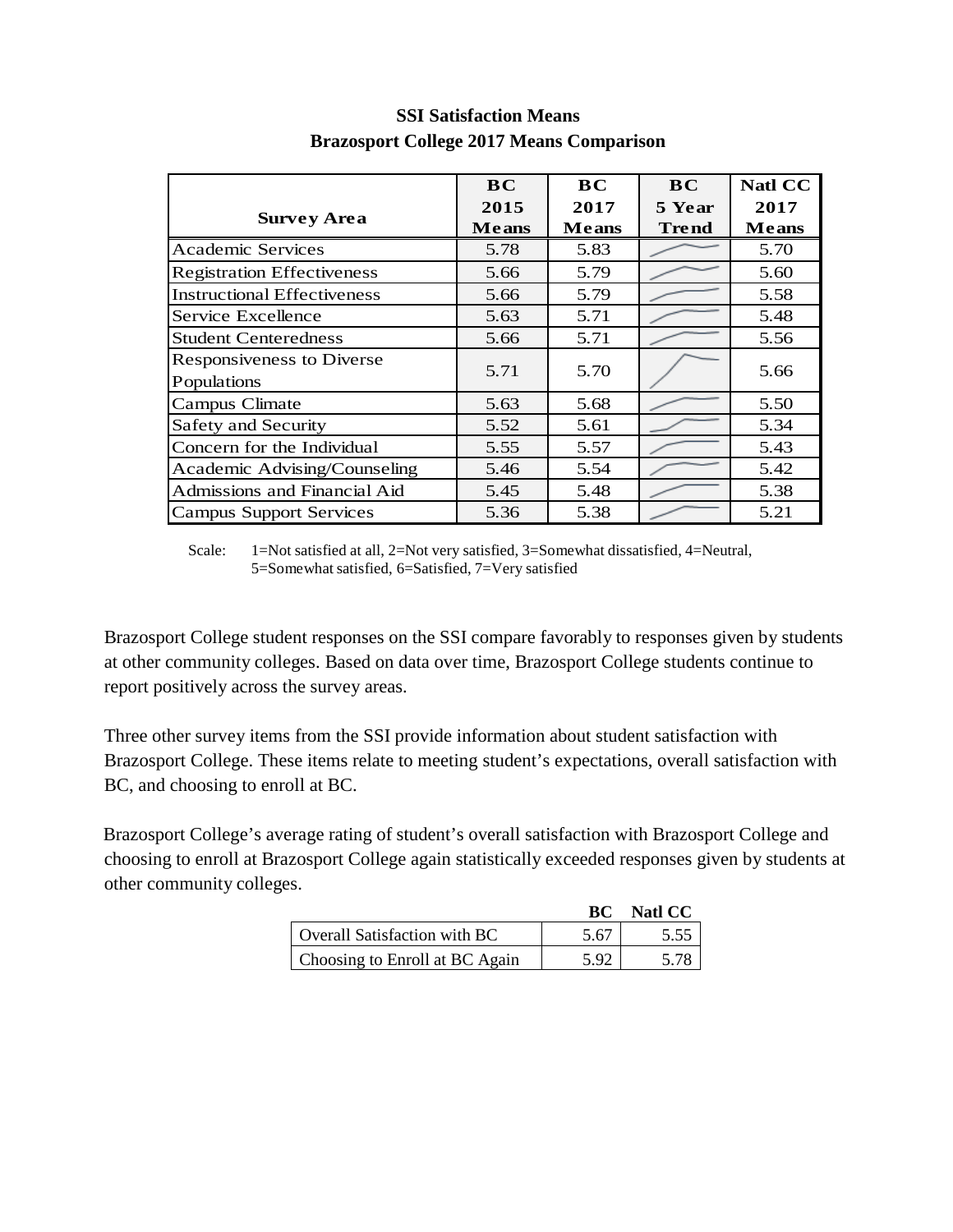

## **Course/Instructor Evaluations Satisfaction Report September 2016 to August 2017**

Community Education (CE) course instructors administer course evaluation surveys to selected classes at the last class meeting to determine satisfaction with course delivery. These student responses are summarized by the Office of Institutional Research. Students were asked to rate each question using a scale from 1 to 5 where  $1 = 'Strongly Disagree'$  and  $5 = 'Strong Agee.'$ The mean score for each question is included in this report.

| <b>Question</b>                                                                              | N                | <b>Mean</b> |
|----------------------------------------------------------------------------------------------|------------------|-------------|
| 1. My instructor covers content in an orderly manner                                         | 215              | 4.75        |
| 2. My instructor uses teaching methods that help me learn                                    | 213              | 4.77        |
| 3. My instructor seems well-prepared for class                                               | 216              | 4.78        |
| 4. My instructor is inconsistent in following classroom policies                             | 205              | 4.80        |
| 5. My instructor provides clear, written copies of classroom<br>policies                     | 197              | 4.75        |
| 6. My instructor maintains a classroom free of disruptions                                   | 211              | 4.82        |
| 7. My instructor begins class on time                                                        | $\overline{212}$ | 4.86        |
| 8. My instructor uses class time well                                                        | 213              | 4.87        |
| 9. My instructor consistently ends class at the scheduled time                               | 212              | 4.86        |
| 10. This course meets my needs (prepares me for an exam, a<br>job skill, etc.)               | $\overline{207}$ | 4.73        |
| 11. My instructor uses audio-visual aids effectively<br>(chalkboard, video, projector, etc.) | 207              | 4.77        |
| 12. My instructor is enthusiastic about teaching                                             | 213              | 4.91        |
| 13. My instructor helps me improve my ability to think and<br>solve problems                 | 205              | 4.81        |
| 14. This is a high quality course                                                            | $\overline{212}$ | 4.73        |
| 15. My instructor encourages students to ask questions and<br>express opinions               | 212              | 4.92        |
| 16. My instructor communicates at a level that is easy for me<br>to understand               | 210              | 4.90        |
| 17. My instructor relates course content to everyday life<br>and/or the workplace            | 200              | 4.88        |

## **Community Education – Class Evaluation Academic Year 2016-17**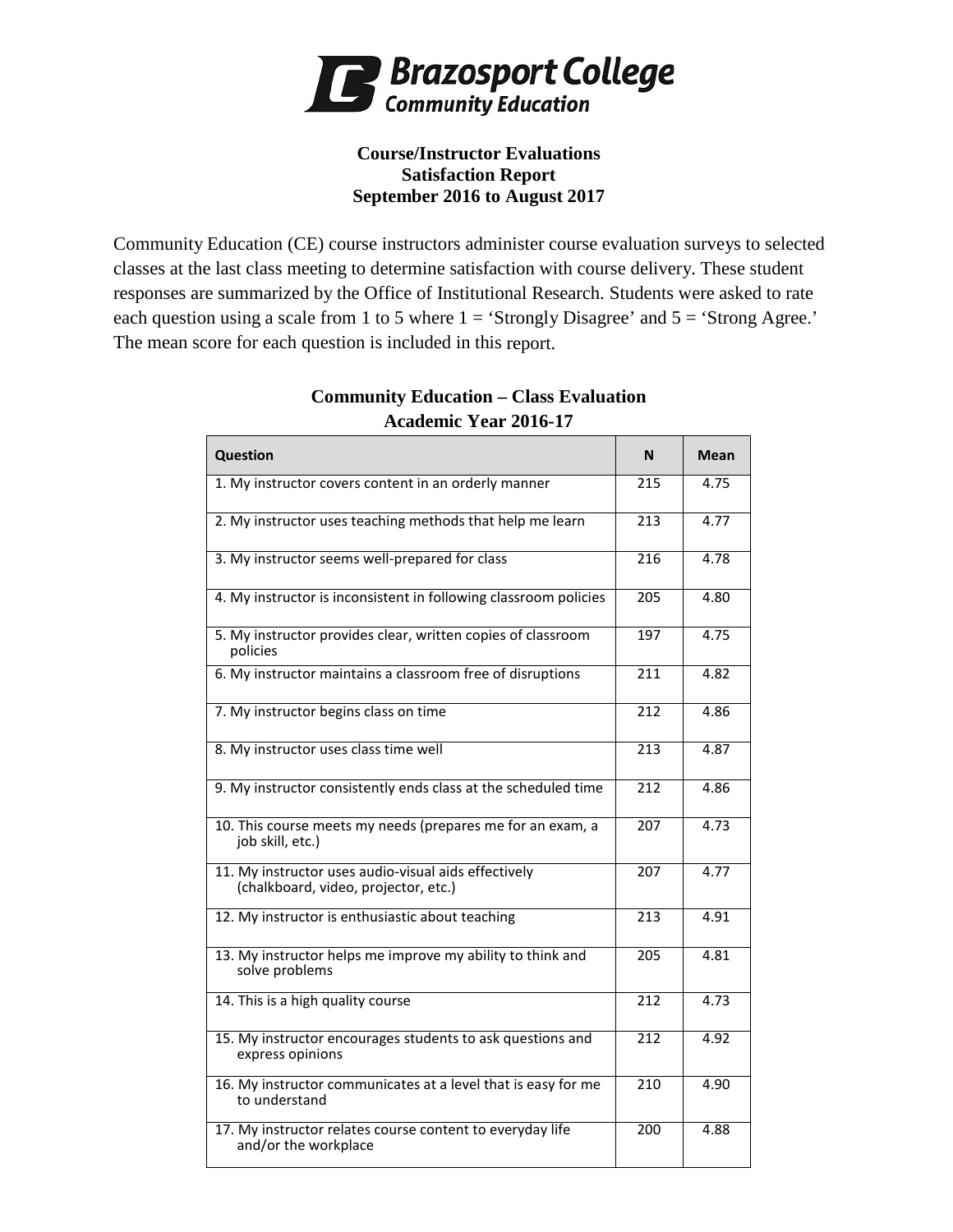| <b>Question</b>                                                                     | N   | Mean |
|-------------------------------------------------------------------------------------|-----|------|
| 18. Materials, supplies, and equipment related to the class<br>meet my expectations | 204 | 4.70 |
| 19. My instructor conducts him/herself in a professional<br>manner                  | 213 | 4.96 |
| 20. I am satisfied with this course                                                 | 215 | 4.79 |

| Would you recommend this course to a<br>friend? | 98% Yes | 2% No |
|-------------------------------------------------|---------|-------|
|-------------------------------------------------|---------|-------|

In general, these averages indicate that students rate CE instructors and courses highly, and would recommend the course to their friends.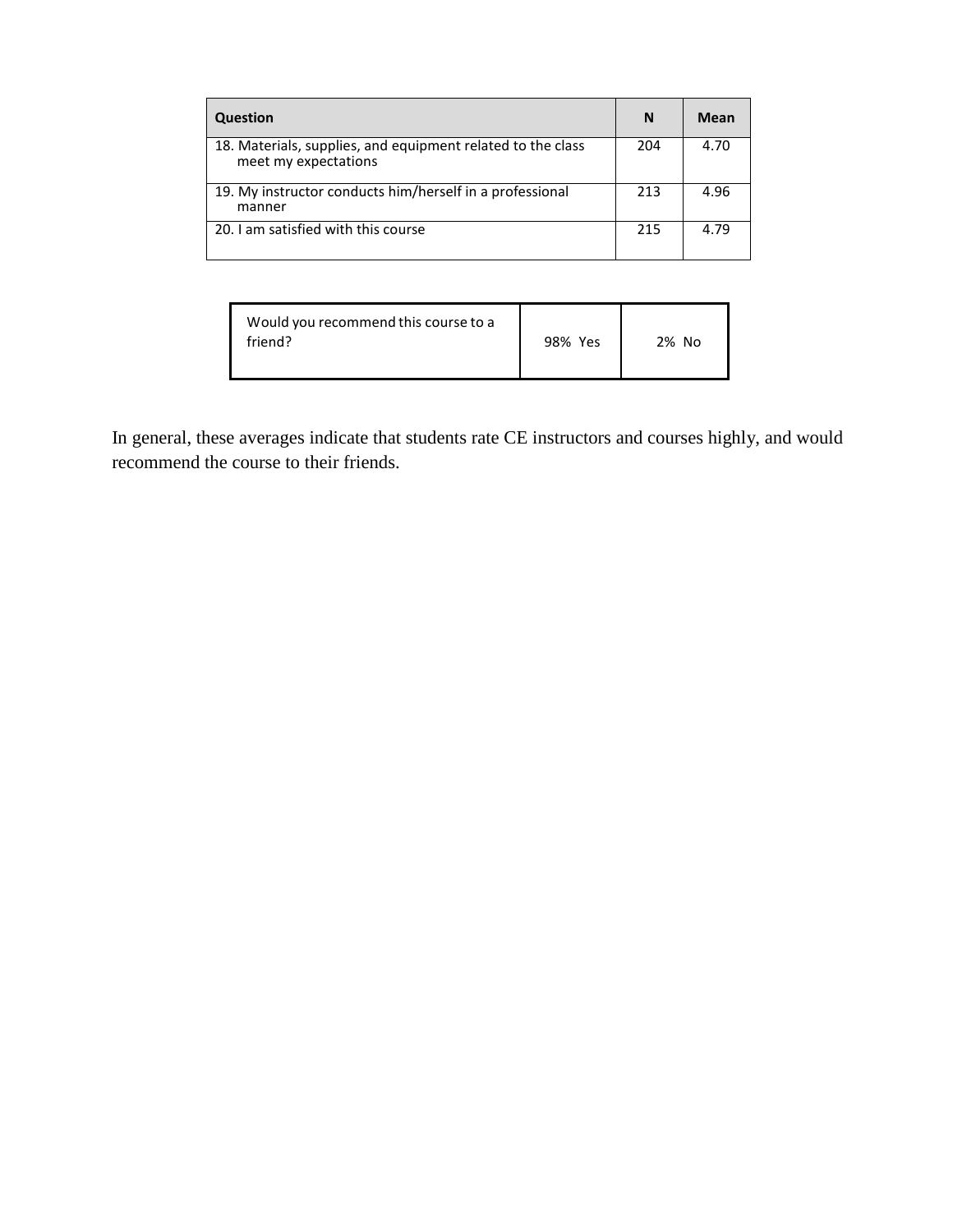

#### **Satisfaction Report September 2016 – August 2017**

The Center for Business/Industry Training (CBIT) provides a number of services for local business and industry. These services include:

- 
- 
- Facilities Arrangements Web-based Training
- Course Development Consulting
- Safety Training Computer Training
- Grant Training Professional Development
	-
	-

The responses below are from all course surveys, which include internal CBIT instructors as well as external client and vendor instructors. From September 2016 through August 2017, over 400 participants in training classes responded to the majority of these items. These questionnaires were given to students at the end of the course to evaluate different categories of course delivery.

|                  | <b>Survey Question</b>                                                                              | <b>Strongly</b><br>Agree | Agree | <b>Neutral</b> | <b>Disagree</b> | <b>Strongly</b><br><b>Disagree</b> | <b>Strongly</b><br>$Ag$ ree +<br>Agree |
|------------------|-----------------------------------------------------------------------------------------------------|--------------------------|-------|----------------|-----------------|------------------------------------|----------------------------------------|
| 1.               | Overall, I was satisfied with the pre-course activities.                                            | 60%                      | 33%   | 5%             | 1%              | 0%                                 | 94%                                    |
| $\overline{2}$ . | I had the information required to register and begin this<br>course.                                | 60%                      | 37%   | 2%             | 0%              | 0%                                 | 98%                                    |
| 3.               | The facility was satisfactory.                                                                      | 69%                      | 28%   | 1%             | 0%              | 0%                                 | 98%                                    |
| 4.               | From the time I first tried to register - the timeframe was<br>reasonable.                          | 60%                      | 35%   | 3%             | 1%              | 1%                                 | 94%                                    |
| 5.               | I clearly understood the course objectives.                                                         | 65%                      | 34%   | 2%             | 0%              | 0%                                 | 98%                                    |
| 6.               | The course met all of its stated objectives.                                                        | 67%                      | 31%   | 2%             | 0%              | 0%                                 | 98%                                    |
| 7.               | The delivery method(s) was an effective way for me to<br>learn this subject matter.                 | 69%                      | 30%   | 1%             | 0%              | 0%                                 | 98%                                    |
| 8.               | Participant materials were useful during this course.                                               | 67%                      | 31%   | 1%             | 0%              | 0%                                 | 99%                                    |
| 9.               | Total time in class was appropriate for this course.                                                | 60%                      | 35%   | 4%             | 1%              | 0%                                 | 95%                                    |
| 10.              | The course content was logically organized.                                                         | 64%                      | 34%   | 1%             | 0%              | 0%                                 | 98%                                    |
| 11.              | The balance of time between lecture, group discussion,<br>and other learning methods was effective. | 65%                      | 31%   | 2%             | 1%              | 0%                                 | 97%                                    |
| 12.              | Overall, the instructor was effective.                                                              | 80%                      | 19%   | 1%             | 0%              | 0%                                 | 99%                                    |
| 13.              | My knowledge and/or skills increased as a result of this<br>course.                                 | 65%                      | 33%   | 1%             | 0%              | 0%                                 | 98%                                    |
| 14.              | The knowledge and/or skills gained through this course<br>are directly applicable to my job.        | 63%                      | 33%   | 3%             | $0\%$           | 0%                                 | 96%                                    |
| 15.              | Overall, I was satisfied with this course.                                                          | 69%                      | 29%   | 2%             | 0%              | 0%                                 | 98%                                    |

## **Satisfaction with Courses and Instruction - CBIT Classes**

The responses to these items reflect a high level of satisfaction with all fifteen items. The "Strongly Agree" and "Agree" choices were calculated and their sum appears in the last column of the table. Overall, 98% of the respondents indicated that they were satisfied with their courses.